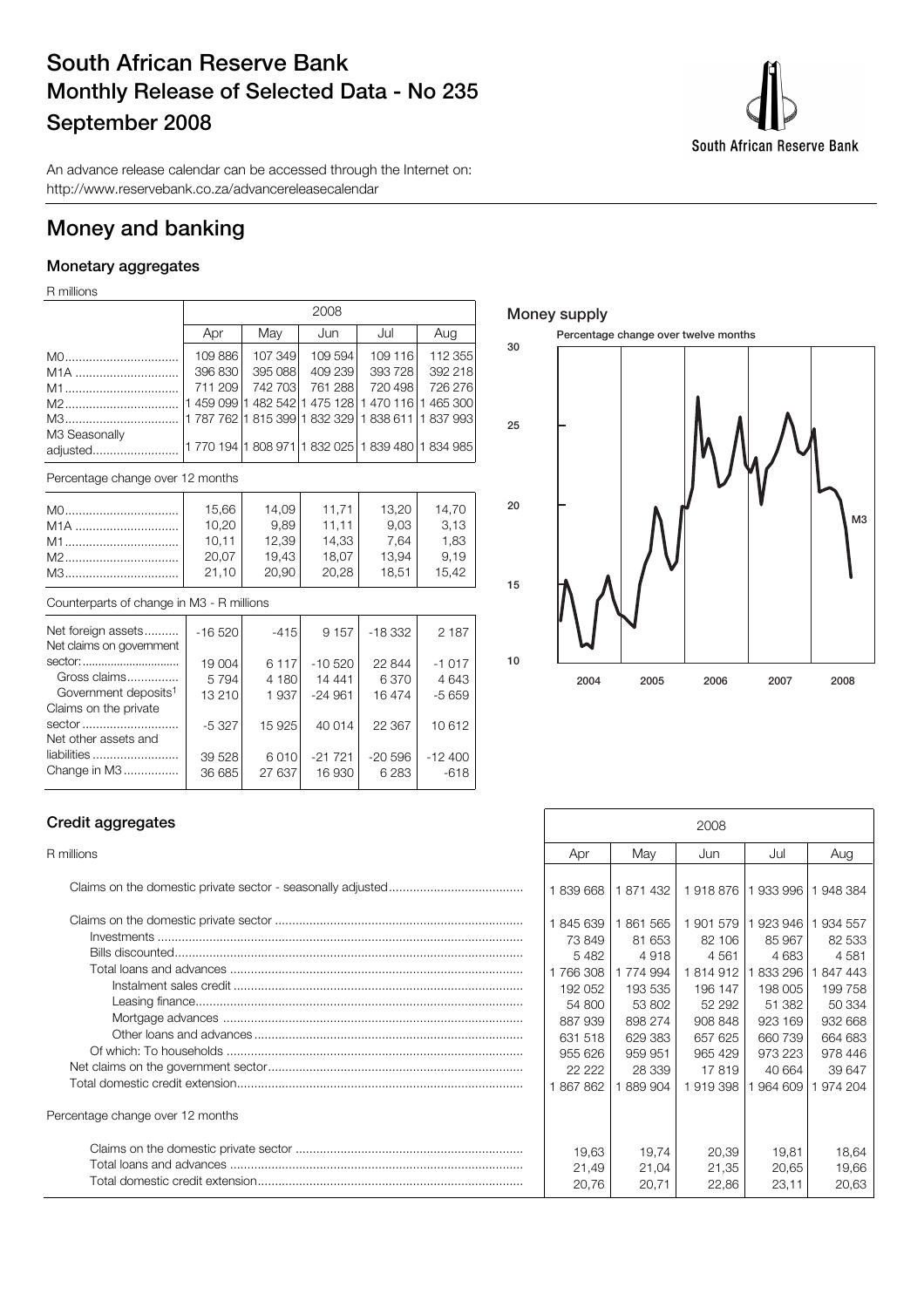# **Money and banking (continued)**

| 2008                                |           |               |               |           |               |
|-------------------------------------|-----------|---------------|---------------|-----------|---------------|
| Banks and mutual banks (R millions) | Mar       | Apr           | May           | Jun       | Jul           |
|                                     |           |               |               |           |               |
|                                     | 1 904 443 | 1924049       | 1938825       | 1985062   | 1 992 522     |
|                                     | 103 144   | 96 256        | 100 401       | 97 131    | 100 325       |
|                                     | 2 007 587 | 2 0 2 0 3 0 5 | 2 0 3 22 6    | 2 082 193 | 2 0 9 2 8 4 7 |
|                                     | 94 301    | 93 951        | 107 795       | 116 045   | 118 505       |
|                                     | 2 257 568 | 2 269 059     | 2 301 558     | 2 362 406 | 2 362 211     |
|                                     | 157 509   | 157 725       | 158 250       | 160 706   | 163 630       |
|                                     | 44 405    | 42 715        | 43 737        | 45 087    | 45 027        |
|                                     | 48 481    | 52 141        | 54 749        | 58 291    | 57 507        |
|                                     | 16        | $\Omega$      | $\Omega$      | $\Omega$  | $\Omega$      |
|                                     | 5826      | 7022          | 7818          | 8 4 2 7   | 7 7 9 9       |
|                                     | 1751488   | 1755839       | 1765022       | 1805959   | 1824 562      |
|                                     | 2 213 780 | 2 195 460     | 2 2 3 6 6 9 2 | 2 273 624 | 2 2 6 9 9 4 5 |
|                                     | 25 5 94   | 24 517        | 20 373        | 29 991    | 29 603        |
|                                     | 42 657    | 45 643        | 49 800        | 50 256    | 56 010        |
|                                     | 487 879   | 465 427       | 494 631       | 537 867   | 495 198       |
|                                     | 32        | 17            | 9             | 169       | 4             |
|                                     | 2 828 368 | 2 791 446     | 2855896       | 2 952 702 | 2895704       |
| Banks (R millions)                  |           |               |               |           |               |
|                                     | 118 427   | 120 557       | 121 770       | 123 652   | 125 019       |
|                                     | 126 727   | 132 696       | 134 299       | 132 980   | 135 746       |
|                                     | 13 0 34   | 13 5 83       | 13 348        | 12729     | 13761         |
| Land Bank (R millions)              |           |               |               |           |               |
|                                     | 10 470    | 9529          | 9524          | 9670      | 9 3 5 3       |
|                                     | 16 594    | 15716         | 15 650        | 15752     | 15 366        |

# **International economic data** 2008

|                                                                                                       |          |          | ZUU8     |           |          |
|-------------------------------------------------------------------------------------------------------|----------|----------|----------|-----------|----------|
| Changes in gold and other foreign reserves (R millions)                                               | Apr      | May      | Jun      | Jul       | Aug      |
|                                                                                                       | $-18208$ | 1460     | 10 535   | $-15.811$ | 7961     |
|                                                                                                       | $-752$   | $-1876$  | 259      | $-2.381$  | 344      |
|                                                                                                       | 2 2 8 2  | 2514     | 861      | 3701      | 2 4 0 7  |
| Gross reserves of the SA Reserve Bank and open position in foreign<br>currency (US\$m)                |          |          |          |           |          |
|                                                                                                       | 34 283   | 34 408   | 34 854   | 35 004    | 34 332   |
|                                                                                                       | 32 973   | 33 2 2 9 | 33 761   | 34 171    | 33 502   |
| Net average daily turnover on the SA foreign-exchange market (US\$m)                                  |          |          |          |           |          |
|                                                                                                       | 2664     | 2 5 3 4  | 3 7 3 9  | 3514      | 3586     |
|                                                                                                       | 883      | 878      | 1 0 1 3  | 1 0 4 9   | 986      |
|                                                                                                       | 9600     | 9 3 2 6  | 10 305   | 8570      | 9 9 0 2  |
|                                                                                                       | 3652     | 3 3 0 4  | 3474     | 3915      | 3878     |
|                                                                                                       | 16 800   | 16 042   | 18 531   | 17 049    | 18 352   |
| Exchange rates (averages)                                                                             |          |          |          |           |          |
| Effective exchange rate against the most important currencies (Index: 2000=100) <sup>18</sup>         | 65.31    | 67.41    | 65.03    | 66.87     | 69.21    |
| Real effective exchange rate against the most important currencies (Index: 2000=100) <sup>3, 18</sup> | 91,96    | 98,04    | 95,99    | 100,27    | $\cdots$ |
|                                                                                                       | 7,7933   | 7,6238   | 7,9188   | 7,6393    | 7,6578   |
|                                                                                                       | 15,4224  | 14.97    | 15.5595  | 15.1886   | 14.4731  |
|                                                                                                       | 12,2889  | 11,8686  | 12,3277  | 12,0543   | 11,477   |
|                                                                                                       | 0.0761   | 0.0732   | 0.0742   | 0.0716    | 0.0701   |
| Average daily fixing price of gold per fine ounce                                                     |          |          |          |           |          |
|                                                                                                       | 7 079,40 | 6771,98  | 7 044,82 | 7 147,26  | 6 401,91 |
|                                                                                                       | 909.36   | 890.4    | 890,49   | 940.47    | 839,10   |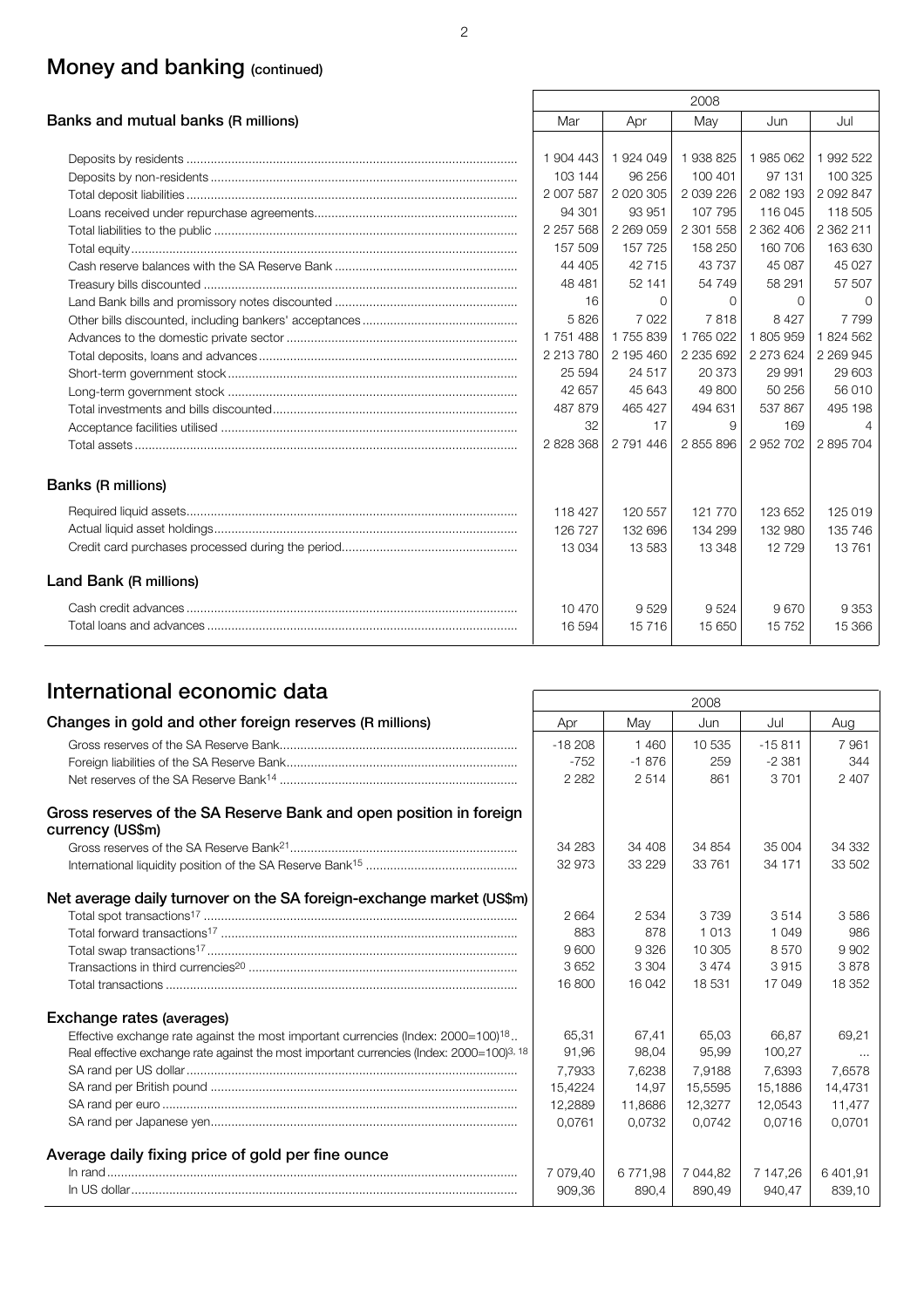## **Capital market** 2008

|                                          | ZUUO      |           |           |         |         |           |
|------------------------------------------|-----------|-----------|-----------|---------|---------|-----------|
|                                          | Mar       | Apr       | May       | Jun     | Jul     | Aug       |
| Share market <sup>4</sup>                |           |           |           |         |         |           |
|                                          | 279 563   | 239 366   | 286 110   | 274 557 | 289 927 | 252 392   |
|                                          | 6,854     | 6039      | 6 107     | 6614    | 7648    | 6517      |
|                                          | 349       | 358       | 372       | 357     | 318     | 308       |
|                                          | 2,4       | 2,3       | 2,3       | 2.4     | 3.1     | 3,1       |
| Non-resident transactions (R millions)   |           |           |           |         |         |           |
|                                          | 202       | 4 0 4 4   | 218       | 2 7 8 7 | $-6123$ | $-3428$   |
|                                          | 7 2 5 8   | 20 257    | $-727$    | 4514    | 1970    | $-5596$   |
|                                          | 7461      | 24 301    | $-509$    | 7 3 0 1 | $-4153$ | $-9024$   |
| <b>Fixed-interest securities market</b>  |           |           |           |         |         |           |
|                                          | $-5106$   | $-411$    | 4 1 2 1   | 3 2 4 2 | 4 4 9 6 |           |
|                                          | 1 260 743 | 1 482 623 | 1 573 934 | 1766469 | 1868701 | 1 902 215 |
|                                          | 1 374 602 | 1 617 349 | 1 701 036 | 1846592 | 1967270 | 2 080 315 |
|                                          | 26 4 65   | 27 907    | 28 227    | 29 718  | 39 2 20 | 33 039    |
|                                          | 9,2       | 9,2       | 9,5       | 10.4    | 10,1    | 9,2       |
| Derivative market - futures <sup>4</sup> |           |           |           |         |         |           |
|                                          | 113 172   | 86 857    | 86 388    | 119 266 | 109 904 | 87 461    |
|                                          |           |           |           |         |         |           |
|                                          | 751 394   | 249 716   | 284 577   | 770 662 | 353 568 | 237 289   |
|                                          |           |           |           |         |         |           |

3

## **National government finance**

| Statement of national revenue, expenditure and borrowing                     | Mar      | Apr      | May     | Jun      | Jul       | Aug  |
|------------------------------------------------------------------------------|----------|----------|---------|----------|-----------|------|
|                                                                              | 72 236   | 27 077   | 38 016  | 71 185   | 39 004    | 477  |
|                                                                              | 48 0 23  | 46 4 68  | 47 597  | 45 251   | 57 732    | 471  |
|                                                                              | 24 213   | $-19391$ | $-9580$ | 25 933   | $-18727$  | Е    |
|                                                                              |          |          |         |          | $-153$    |      |
| Plus: Cost/profit on revaluation of foreign debt at redemption <sup>19</sup> | -9       | -1 828   | -74     | $-45$    | -139      |      |
|                                                                              | 29       |          |         |          | 1682      |      |
|                                                                              | 24 233   | $-21218$ | -9 655  | 25 890   | $-17.337$ |      |
| National government financing of net borrowing requirement                   |          |          |         |          |           |      |
|                                                                              | -6 484   | 5 0 5 0  | 2 5 8 5 | 2 2 8 1  | $-2658$   |      |
|                                                                              | $-1535$  | 1969     | 2 2 4 0 | 1 5 1 3  | 2092      | 38   |
|                                                                              | $-6$     | $-2739$  | $-157$  | 65       | 453       |      |
|                                                                              | $-13$    | -103     | -16     | -36      | $-27$     |      |
|                                                                              | $-16195$ | 17 040   | 5 0 0 4 | $-29712$ | 17476     | -4 6 |
|                                                                              | $-24233$ | 21 218   | 9655    | -25 890  | 17 337    |      |

| 2008     |          |         |          |          |        |  |  |  |
|----------|----------|---------|----------|----------|--------|--|--|--|
| Mar      | Apr      | May     | Jun      | Jul      | Aug    |  |  |  |
| 72 236   | 27 077   | 38 016  | 71 185   | 39 004   | 47 798 |  |  |  |
| 48 0 23  | 46 468   | 47 597  | 45 251   | 57 732   | 47 104 |  |  |  |
| 24 213   | $-19391$ | $-9580$ | 25 933   | $-18727$ | 694    |  |  |  |
| ∩        | ∩        | Ω       | Ω        | $-153$   | -442   |  |  |  |
| -9       | $-1828$  | $-74$   | -45      | -139     | $-14$  |  |  |  |
| 29       |          | Ω       |          | 1682     | 130    |  |  |  |
| 24 233   | $-21218$ | $-9655$ | 25 890   | $-17337$ | 367    |  |  |  |
|          |          |         |          |          |        |  |  |  |
| $-6484$  | 5 0 5 0  | 2585    | 2 2 8 1  | $-2658$  | 451    |  |  |  |
| $-1535$  | 1969     | 2 2 4 0 | 1513     | 2092     | 3867   |  |  |  |
| -6       | $-2739$  | $-157$  | 65       | 453      | -28    |  |  |  |
| $-13$    | $-103$   | $-16$   | -36      | $-27$    | -20    |  |  |  |
| $-16195$ | 17 040   | 5 0 0 4 | $-29712$ | 17476    | -4 637 |  |  |  |
| -24 233  | 21 218   | 9655    | $-25890$ | 17 337   | -367   |  |  |  |

# **Economic indicators** (seasonally adjusted) Mar Apr May 2008

|                                     | Mar   | Apr   | Mav   | Jun   | Jul      | Aug      |
|-------------------------------------|-------|-------|-------|-------|----------|----------|
| Sales                               |       |       |       |       |          |          |
|                                     | 141.4 | 146.6 | 136.3 | 139.8 | 139.4    | $\cdots$ |
|                                     | 170.2 | 174.6 | 168.1 | 167.7 | 166.2    | $\cdots$ |
|                                     | 147.8 | 148   | 144.6 | 146.1 | 144.4    | $\cdots$ |
|                                     | 170.7 | 160,4 | 143,3 | 144.2 | 147.4    | 143.3    |
|                                     | 213   | 202.5 | 180.8 | 174.1 | 161.6    | 160.7    |
| Volume of production <sup>11</sup>  |       |       |       |       |          |          |
|                                     | 50.7  | 52,6  | 52.8  | 52.4  | 49.4     | $\cdots$ |
|                                     | 106.1 | 118.6 | 125.4 | 123.1 | 106      | $\cdots$ |
|                                     | 127.6 | 129.9 | 127   | 131.3 | 126.9    | $\cdots$ |
| Composite business cycle indicators |       |       |       |       |          |          |
|                                     | 125.5 | 124.4 | 123.8 | 122.8 | 120.6    | $\cdots$ |
|                                     | 155.3 | 156.9 | 155.9 | 156.8 | $\cdots$ | $\cdots$ |

1 Increase -, decrease +.<br>2 Total net reserves inclu

2 Total net reserves include those of the SA Reserve Bank other banks and government. 3 Preliminary figures.

Lagging indicator (2000=100)....................................................................

4 Source: JSE Securities Exchange South Africa (JSE). 5 Net cash receipts after repayment of redemptions internal funds excluded.

6 Monthly average.

7 Actual number as at the last business day of the particular month.<br>
8 Seasonally adjusted at an annual rate.<br>
9 Deficit - surplus +.

8 Seasonally adjusted at an annual rate. 9 Deficit -, surplus +.

10 Excluding discount.<br>11 Source: Statistics S

11 Source: Statistics South Africa.<br>12 Source: National Association of 12 Source: National Association of Automobile Manufacturers of SA.<br>13 Source: Bond Exchange of South Africa.

Source: Bond Exchange of South Africa.

14 Changes in the net reserves of the SA Reserve Bank also include valuation adjustments in respect of the

 $120,9$  121,2 122,1 123,5 ...

assets and short-term liabilities of the SA Reserve Bank.<br>15 Up to end February 2004 referred to as the "Net open position in foreign currency of the Reserve Bank" .<br>16 See page S22 of the Quarterly Bulletin regarding the

17 Transactions against the Rand. 18 The weighted-average exchange rate of the rand is calculated against thirteen currencies consistently excluding Zimbabwe The weights of the four major currencies are in brackets: Euro (36 38) US dollar (15 47) British pound (15 37) Japanese yen (10 43).

19 Cost -, profit +. 20 Transactions in third currencies refers to transactions between any two currencies other than the

South African rand. 21 The gold reserves are valued at market price taken at 14:30 on each valuation date.

22 From May 2004 including RSA Government Retail Bond.